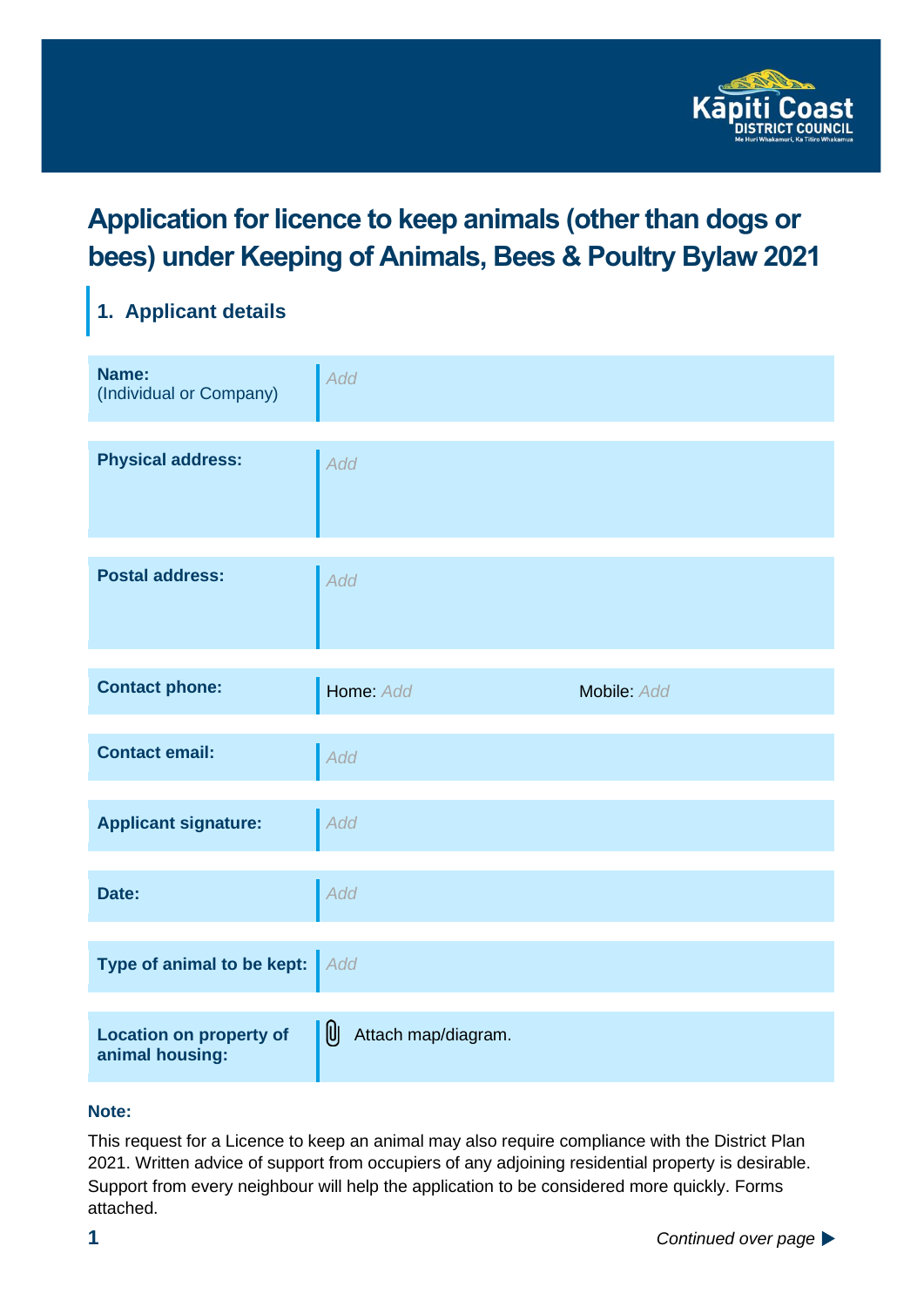

#### **Office administration staff to complete**

I consider that keeping the above-described animal as proposed in this application is unlikely to become a nuisance to any person or dangerous or injurious to health.

| Name:<br>(Delegated Officer) | Add |
|------------------------------|-----|
|                              |     |
| <b>Signature:</b>            | Add |
|                              |     |
| Date:                        | Add |